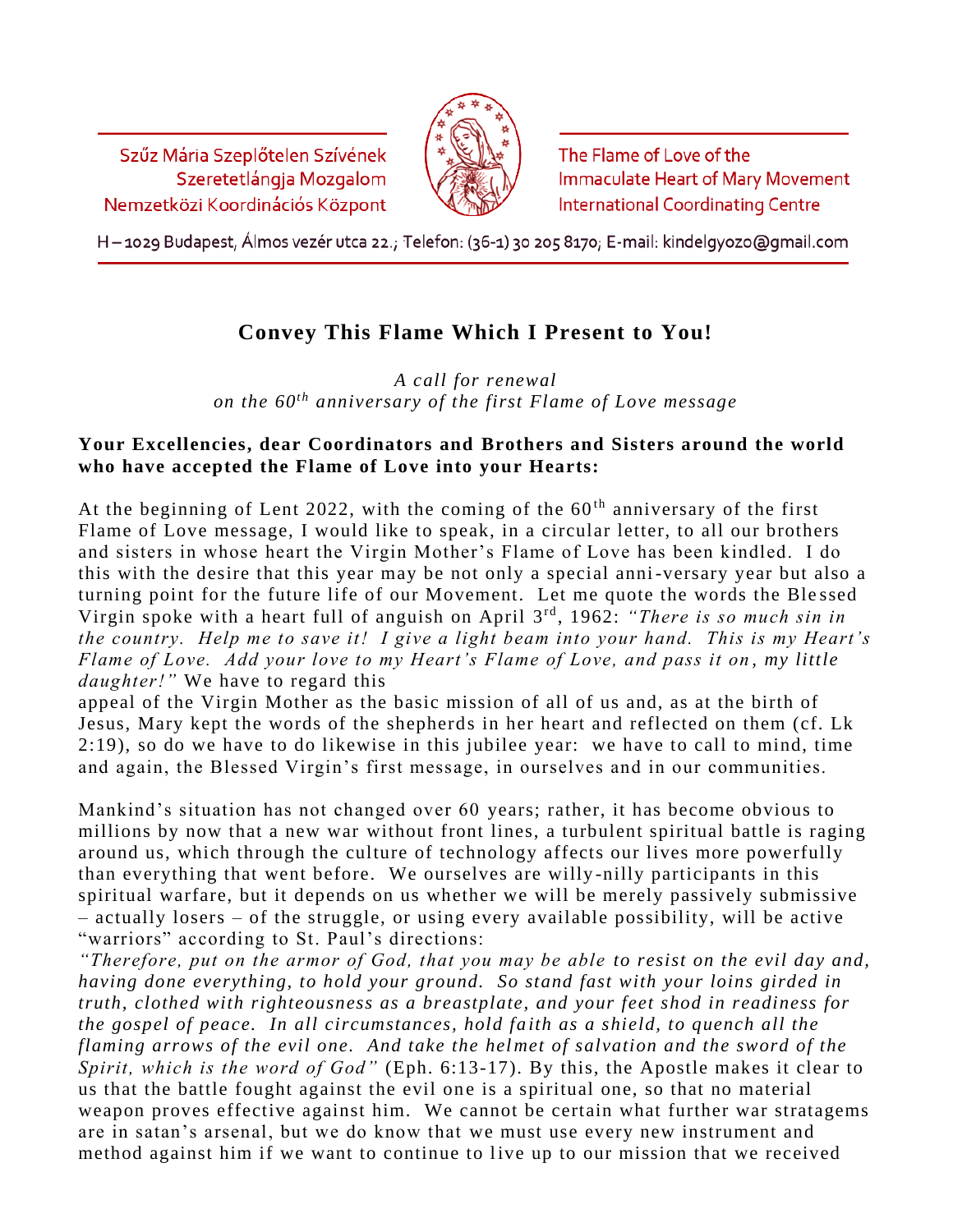from the Blessed Virgin: *"Convey this flame, which I a present first to you. This is my Heart's Flame of Love. Light yours from it, and pass it on."* The Virgin Mother's first word of this quote has been translated into almost every language as **"accept"** or **"take hold of",** but in the original Hungarian manuscript the word is **"vidd".** I believe there is a great difference here. **"Vedd"** or **"fogd"** calls for acceptance, whereas **"vidd"** asks for much more: it gives a commission right at the start, prompts action, calls to mission, that we might be the Blessed Virgin's collabo -rators in saving the world! That is exactly why I ask that, in this year of jubilee, the Virgin Mother's commissioning appeal be our Movement's motto worldwide, namely in its original form: **"Convey this Flame, which I present to you!"** 

On April 13, Miss Erzsébet – knowing people's incredulity – asked the Virgin Mother for a concrete sign to confirm the authenticity of the message, that it came from her, but this is the reply she received: *"My little daughter, the greater the miracles I would perform, the less would they believe me."* At the same time, there is a prophecy in this first message, of which we can certainly state that it has come true after five decades, and certainly confirms that it was truly the Virgin Mother who spoke to Miss Erzsébet, and that the messages of the Flame of Love did not spring from her human fantasy. The aforementioned prophecy did not appear in any of the printed versions of the Spiritual Diary, not due to negligence, but because the Blessed Virgin herself asked: *"The following lines must not be made public yet at this time."* But since her words have since then come true, we consider that it is time to make them public.

In the course of her very first message, this is what the Virgin Mother said: **"There will be a time when you will not be able to come to church in large numb ers. These will be difficult times, but don't be afraid; you who accept and remain faithful to my requests will receive many graces in the desperate times."**

In the last two years something happened that no one had expected, and for which there has never been a precedent: churches were closed worldwide to stop the spread of the Covid pandemic, in many places public worship was suspended, or the number of participants at liturgical feasts was limited; in other words, the Virgin Mother's words came true: **"There will be a time when you will not be able to come to church in large numbers."** Aside from the fact that this fulfilled prophecy reinforces the authenticity of the Flame of Love messages, it is necessary for us to interpret correctly the words of the Virgin Mother. She does not wish to frighten us with the end times, but gives us a commission and encourages us: **"These will be difficult times, but don't be afraid; you who accept and remain faithful to my requests will receive many graces in the desperate times.** 

If we were to weigh the six decades that have passed since the first message, our first thought could be that of gratitude, since during this time the Vir gin Mother's Flame of Love has reached every continent. Although the Covid pandemic hindered personal contacts, but with the help of the internet, spanning boundaries, innumerable virtual communities were formed in countries where until now the Flame of L ove Movement had not functioned in an organized form. By means of devoted helpers with an apostolic spirit, we could place the center of gravity of spreading the Flame of Love in new geographical locations, and the Blessed Virgin helped this mission in almost miraculous ways.